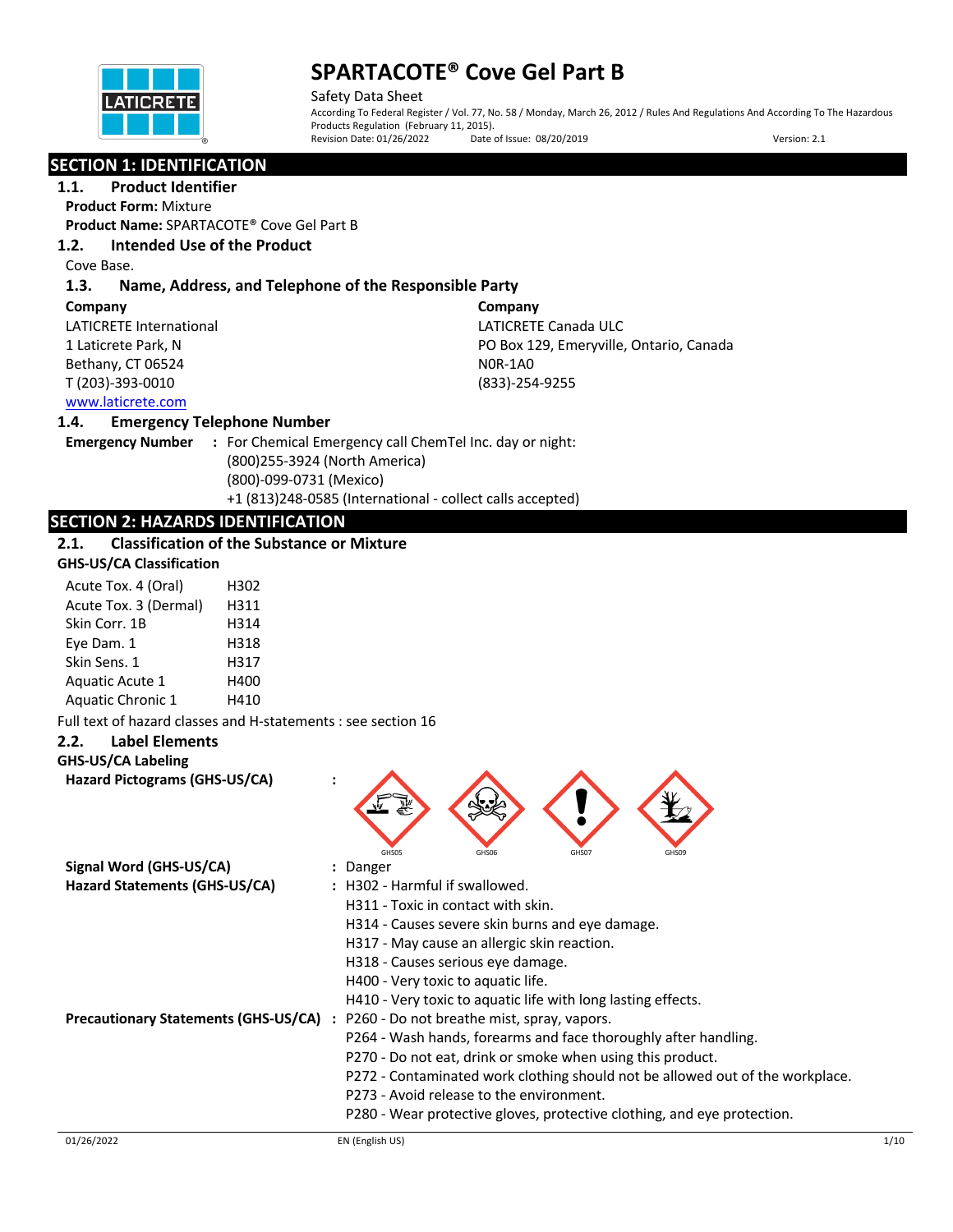Safety Data Sheet

According To Federal Register / Vol. 77, No. 58 / Monday, March 26, 2012 / Rules And Regulations And According To The Hazardous Products Regulation (February 11, 2015).

P301+P312 - IF SWALLOWED: Call a POISON CENTER or doctor if you feel unwell. P301+P330+P331 - IF SWALLOWED: Rinse mouth. Do NOT induce vomiting. P303+P361+P353 - IF ON SKIN (or hair): Take off immediately all contaminated clothing. Rinse skin with water .

P304+P340 - IF INHALED: Remove person to fresh air and keep comfortable for breathing.

P305+P351+P338 - IF IN EYES: Rinse cautiously with water for several minutes. Remove contact lenses, if present and easy to do. Continue rinsing.

P310 - Immediately call a POISON CENTER or doctor.

P321 - Specific treatment (see section 4 on this SDS).

P330 - Rinse mouth.

P333+P313 - If skin irritation or rash occurs: Get medical advice/attention.

P361+P364 - Take off immediately all contaminated clothing and wash it before reuse.

P362+P364 - Take off contaminated clothing and wash it before reuse.

- P391 Collect spillage.
- P405 Store locked up.

P501 - Dispose of contents/container in accordance with local, regional, national, territorial, provincial, and international regulations.

# **2.3. Other Hazards**

Exposure may aggravate pre-existing eye, skin, or respiratory conditions.

### **2.4. Unknown Acute Toxicity (GHS-US/CA)**

No data available

# **SECTION 3: COMPOSITION/INFORMATION ON INGREDIENTS**

### **3.1. Substance**

Not applicable

## **3.2. Mixture**

| <b>Name</b>                   | <b>Product Identifier</b> | % *         | <b>GHS Ingredient Classification</b> |
|-------------------------------|---------------------------|-------------|--------------------------------------|
| 2,4-Pentanediol, 2-methyl-    | (CAS-No.) 107-41-5        | $10 - 30$   | Skin Irrit. 2, H315                  |
|                               |                           |             | Eye Irrit. 2A, H319                  |
| Tetraethylenepentamine        | (CAS-No.) 112-57-2        | $10 - 30$   | Acute Tox. 4 (Oral), H302            |
|                               |                           |             | Acute Tox. 3 (Dermal), H311          |
|                               |                           |             | Skin Corr. 1B, H314                  |
|                               |                           |             | Eye Dam. 1, H318                     |
|                               |                           |             | Skin Sens. 1, H317                   |
|                               |                           |             | Aquatic Acute 1, H400                |
|                               |                           |             | Aquatic Chronic 1, H410              |
| Amino ether                   | (CAS-No.) Trade Secret    | $10 - 30$   | Acute Tox. 4 (Oral), H302            |
|                               | HMIRA**                   |             | Acute Tox. 4 (Dermal), H312          |
|                               |                           |             | Skin Corr. 1B, H314                  |
|                               |                           |             | Eye Dam. 1, H318                     |
|                               |                           |             | Skin Sens. 1A, H317                  |
| 1,3-Propanediamine, N,N"-1,2- | (CAS-No.) 10563-26-5      | $10 - 30$   | Acute Tox. 4 (Oral), H302            |
| ethanediylbis-                |                           |             | Acute Tox. 3 (Dermal), H311          |
|                               |                           |             | Skin Corr. 1B, H314                  |
|                               |                           |             | Eye Dam. 1, H318                     |
|                               |                           |             | Skin Sens. 1A, H317                  |
| 1,3-Propanediamine, N1-(3-    | (CAS-No.) 79506-61-9      | $0.5 - 1.5$ | Skin Irrit. 2, H315                  |
| aminopropyl)-N1-[2-[(3-       |                           |             | Eye Irrit. 2, H319                   |
| aminopropyl)amino]ethyl]-     |                           |             |                                      |
| 1,3-Propanediamine, N-(2-     | (CAS-No.) 13531-52-7      | $0.1 - 1$   | Acute Tox. 4 (Oral), H302            |
| aminoethyl)-                  |                           |             | Acute Tox. 2 (Dermal), H310          |
|                               |                           |             | Skin Corr. 1, H314                   |
|                               |                           |             | Eye Dam. 1, H318                     |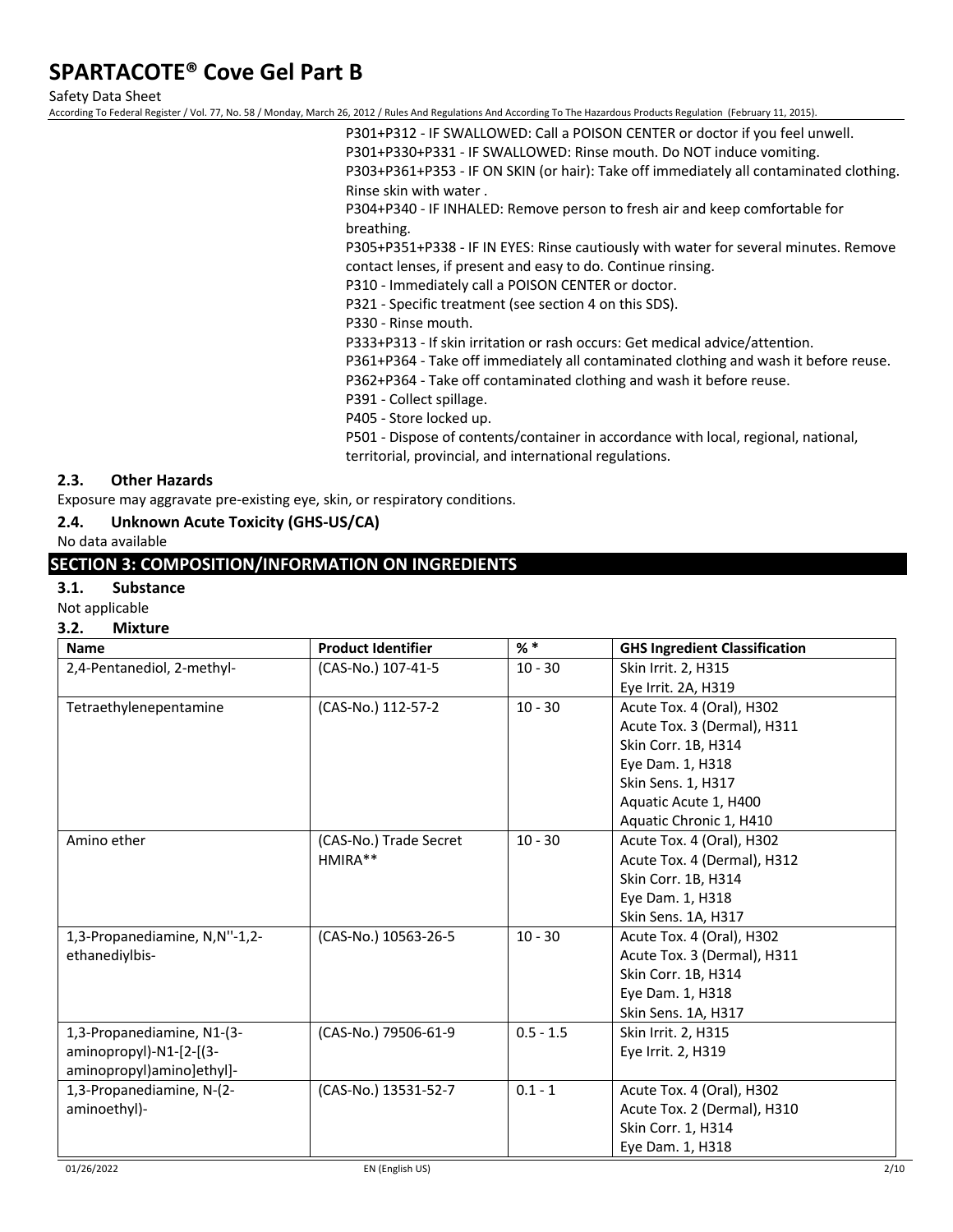Safety Data Sheet

According To Federal Register / Vol. 77, No. 58 / Monday, March 26, 2012 / Rules And Regulations And According To The Hazardous Products Regulation (February 11, 2015).

|                |                    |     | Skin Sens. 1A, H317                        |
|----------------|--------------------|-----|--------------------------------------------|
| Benzyl alcohol | (CAS-No.) 100-51-6 | 0.6 | Flam. Lig. 4, H227                         |
|                |                    |     | Acute Tox. 4 (Oral), H302                  |
|                |                    |     | Acute Tox. 4 (Inhalation:dust, mist), H332 |
|                |                    |     | Eye Irrit. 2A, H319                        |
|                |                    |     | Aquatic Acute 2, H401                      |

Full text of H-phrases: see section 16

\*Percentages are listed in weight by weight percentage (w/w%) for liquid and solid ingredients. Gas ingredients are listed in volume by volume percentage (v/v%).

\*\*An exemption has been granted from the Hazardous Materials Information Review Act (HMIRA) for the components indicated above as Trade Secret. See below for registry number(s) and their corresponding date(s) that exemption(s) were granted : Amino ether – 03346909; 10/21/2019

# **SECTION 4: FIRST AID MEASURES**

# **4.1. Description of First-aid Measures**

**General:** Never give anything by mouth to an unconscious person. If you feel unwell, seek medical advice (show the label where possible).

**Inhalation:** Remove to fresh air and keep at rest in a position comfortable for breathing. Get medical advice/attention. Immediately call a poison center or doctor/physician.

**Skin Contact:** Immediately remove contaminated clothing. Immediately flush skin with plenty of water for at least 30 minutes. Get immediate medical advice/attention. Immediately call a poison center or doctor/physician.

**Eye Contact:** Immediately rinse with water for at least 30 minutes. Remove contact lenses, if present and easy to do. Continue rinsing. Get immediate medical advice/attention. Immediately call a poison center or doctor/physician.

**Ingestion:** Rinse mouth. Do NOT induce vomiting. Obtain emergency medical attention.

### **4.2. Most Important Symptoms and Effects Both Acute and Delayed**

**General:** Skin sensitization. Harmful if swallowed. Causes severe skin burns and eye damage. Toxic in contact with skin. **Inhalation:** May be corrosive to the respiratory tract.

**Skin Contact:** May cause an allergic skin reaction. Causes severe irritation which will progress to chemical burns. This material is toxic in small amounts through skin contact, and can cause adverse health effects or death. This material may be absorbed through the skin and eyes.

**Eye Contact:** Causes permanent damage to the cornea, iris, or conjunctiva.

**Ingestion:** This material is harmful orally and can cause adverse health effects or death in significant amounts. May cause burns or irritation of the linings of the mouth, throat, and gastrointestinal tract.

**Chronic Symptoms:** None expected under normal conditions of use.

## **4.3. Indication of Any Immediate Medical Attention and Special Treatment Needed**

If exposed or concerned, get medical advice and attention. If medical advice is needed, have product container or label at hand.

## **SECTION 5: FIRE-FIGHTING MEASURES**

## **5.1. Extinguishing Media**

**Suitable Extinguishing Media:** Water spray, fog, carbon dioxide (CO<sub>2</sub>), alcohol-resistant foam, or dry chemical.

**Unsuitable Extinguishing Media:** Do not use a heavy water stream. Use of heavy stream of water may spread fire.

## **5.2. Special Hazards Arising From the Substance or Mixture**

**Fire Hazard:** Not considered flammable but may burn at high temperatures.

**Explosion Hazard:** Product is not explosive.

**Reactivity:** May react exothermically with water releasing heat. Adding an acid to a base or base to an acid may cause a violent reaction.

## **5.3. Advice for Firefighters**

**Precautionary Measures Fire:** Exercise caution when fighting any chemical fire.

**Firefighting Instructions:** Use water spray or fog for cooling exposed containers.

**Protection During Firefighting:** Do not enter fire area without proper protective equipment, including respiratory protection.

Hazardous Combustion Products: Carbon oxides (CO, CO<sub>2</sub>). Nitrogen oxides. Nitrous fumes.

**Other Information:** Do not allow run-off from fire fighting to enter drains or water courses.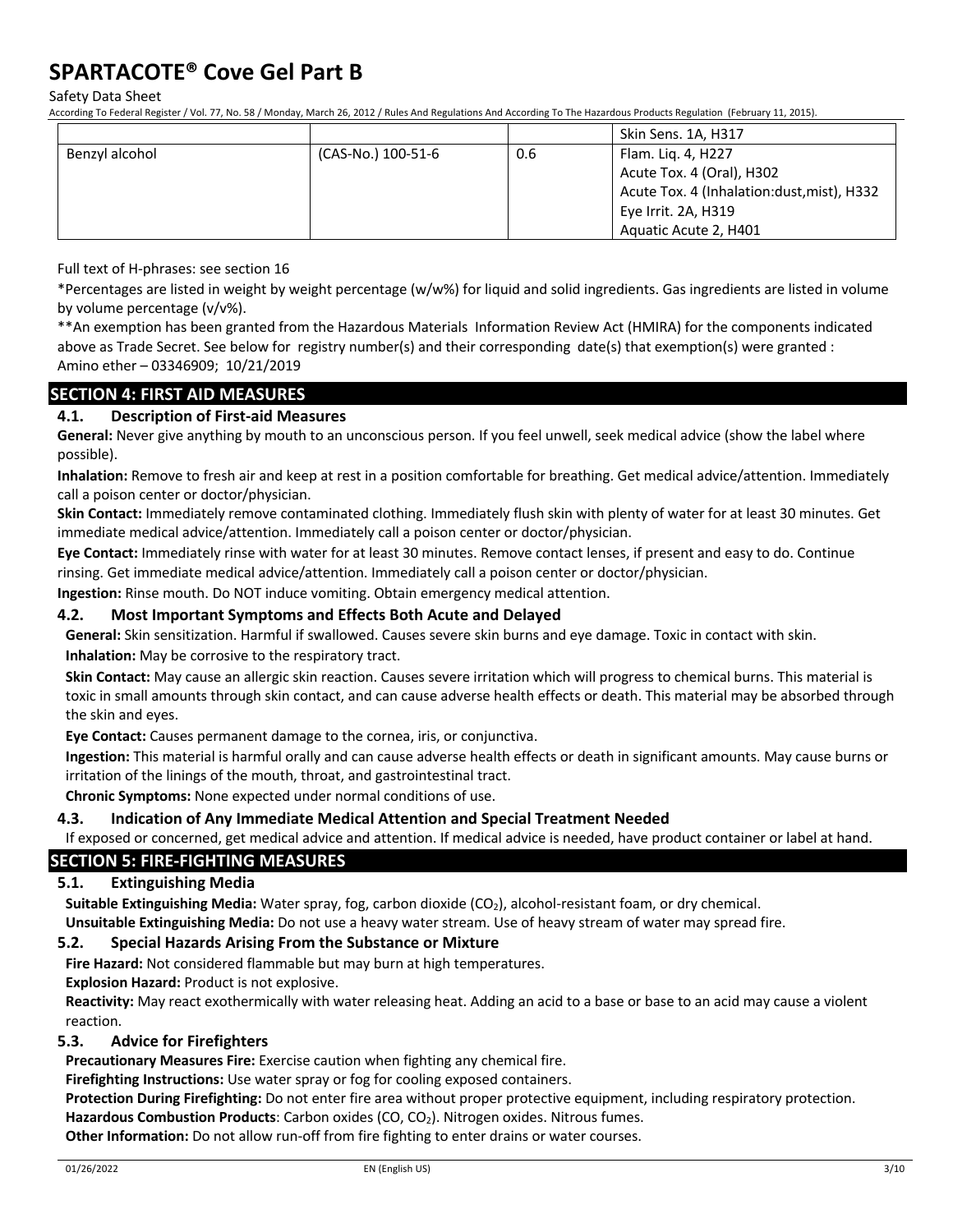### Safety Data Sheet

According To Federal Register / Vol. 77, No. 58 / Monday, March 26, 2012 / Rules And Regulations And According To The Hazardous Products Regulation (February 11, 2015).

### **5.4. Reference to Other Sections**

Refer to Section 9 for flammability properties.

# **SECTION 6: ACCIDENTAL RELEASE MEASURES**

### **6.1. Personal Precautions, Protective Equipment and Emergency Procedures**

**General Measures:** Do not get in eyes, on skin, or on clothing. Do not breathe vapor, mist or spray.

### **6.1.1. For Non-Emergency Personnel**

**Protective Equipment:** Use appropriate personal protective equipment (PPE).

**Emergency Procedures:** Evacuate unnecessary personnel.

#### **6.1.2. For Emergency Personnel**

**Protective Equipment:** Equip cleanup crew with proper protection.

**Emergency Procedures:** Upon arrival at the scene, a first responder is expected to recognize the presence of dangerous goods, protect oneself and the public, secure the area, and call for the assistance of trained personnel as soon as conditions permit. Ventilate area.

#### **6.2. Environmental Precautions**

Prevent entry to sewers and public waters. Avoid release to the environment. Collect spillage.

#### **6.3. Methods and Materials for Containment and Cleaning Up**

**For Containment:** Contain any spills with dikes or absorbents to prevent migration and entry into sewers or streams. As an immediate precautionary measure, isolate spill or leak area in all directions. Ventilate area.

**Methods for Cleaning Up:** Clean up spills immediately and dispose of waste safely. Transfer spilled material to a suitable container for disposal. Contact competent authorities after a spill. Cautiously neutralize spilled liquid.

### **6.4. Reference to Other Sections**

See Section 8 for exposure controls and personal protection and Section 13 for disposal considerations.

# **SECTION 7: HANDLING AND STORAGE**

### **7.1. Precautions for Safe Handling**

**Additional Hazards When Processed:** May release corrosive vapors.

**Precautions for Safe Handling:** Do not breathe mist, spray, vapors. Wash hands and other exposed areas with mild soap and water before eating, drinking or smoking and when leaving work. Handle empty containers with care because they may still present a hazard. Do not get in eyes, on skin, or on clothing. Use only outdoors or in a well-ventilated area.

**Hygiene Measures:** Handle in accordance with good industrial hygiene and safety procedures.

## **7.2. Conditions for Safe Storage, Including Any Incompatibilities**

**Technical Measures:** Comply with applicable regulations.

**Storage Conditions:** Keep container closed when not in use. Store in a dry, cool place. Keep/Store away from direct sunlight, extremely high or low temperatures and incompatible materials. Store in original container or corrosive resistant and/or lined container. Store locked up/in a secure area.

**Incompatible Materials:** Strong acids. Oxidizers.

#### **7.3. Specific End Use(s)**

Cove Base.

# **SECTION 8: EXPOSURE CONTROLS/PERSONAL PROTECTION**

# **8.1. Control Parameters**

For substances listed in section 3 that are not listed here, there are no established exposure limits from the manufacturer, supplier, importer, or the appropriate advisory agency including: ACGIH (TLV), AIHA (WEEL), NIOSH (REL), OSHA (PEL), or Canadian provincial governments.

| Benzyl alcohol (100-51-6)             |                                  |                                                                   |  |  |
|---------------------------------------|----------------------------------|-------------------------------------------------------------------|--|--|
| <b>USA AIHA</b>                       | WEEL TWA [ppm]                   | 10 ppm                                                            |  |  |
| 2,4-Pentanediol, 2-methyl- (107-41-5) |                                  |                                                                   |  |  |
| <b>USA ACGIH</b>                      | ACGIH TWA (ppm)                  | 25 ppm (vapor fraction)                                           |  |  |
| <b>USA ACGIH</b>                      | ACGIH STEL (mg/m <sup>3</sup> )  | 10 mg/m <sup>3</sup> (inhalable particulate matter, aerosol only) |  |  |
| <b>USA ACGIH</b>                      | ACGIH STEL (ppm)                 | 50 ppm (vapor fraction)                                           |  |  |
| <b>USA NIOSH</b>                      | NIOSH REL (ceiling) $(mg/m3)$    | 125 mg/m <sup>3</sup>                                             |  |  |
| <b>USA NIOSH</b>                      | NIOSH REL C [ppm]                | 25 ppm                                                            |  |  |
| Alberta                               | OEL Ceiling (mg/m <sup>3</sup> ) | 121 mg/m <sup>3</sup>                                             |  |  |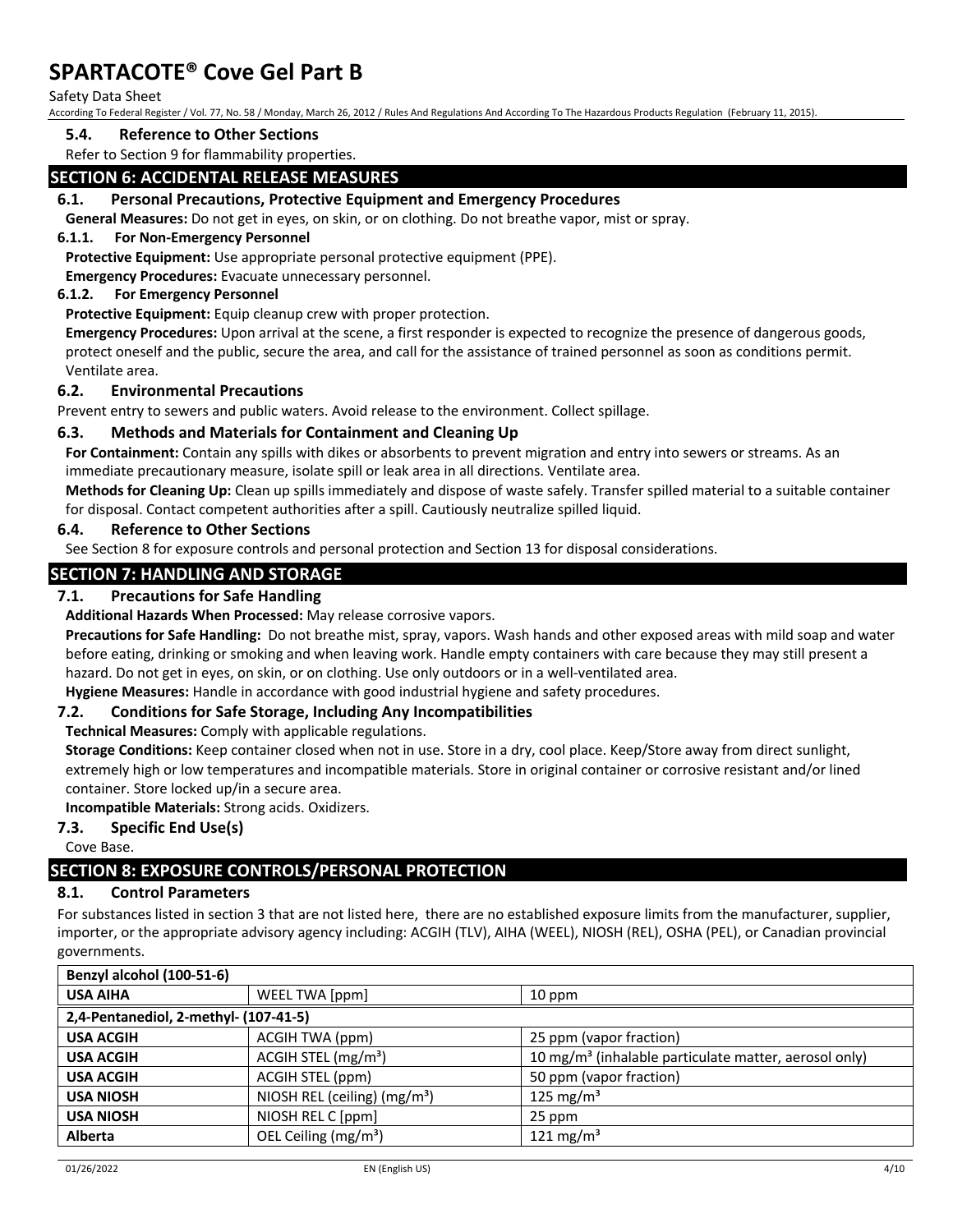#### Safety Data Sheet

According To Federal Register / Vol. 77, No. 58 / Monday, March 26, 2012 / Rules And Regulations And According To The Hazardous Products Regulation (February 11, 2015).

| <b>Alberta</b>                     | OEL Ceiling (ppm)                | 25 ppm                                                            |  |
|------------------------------------|----------------------------------|-------------------------------------------------------------------|--|
| <b>British Columbia</b>            | OEL Ceiling (ppm)                | 25 ppm                                                            |  |
| Manitoba                           | OEL STEL (mg/m <sup>3</sup> )    | 10 mg/m <sup>3</sup> (inhalable particulate matter, aerosol only) |  |
| Manitoba                           | OEL STEL (ppm)                   | 50 ppm (vapor fraction)                                           |  |
| Manitoba                           | OEL TWA (ppm)                    | 25 ppm (vapor fraction)                                           |  |
| <b>New Brunswick</b>               | OEL Ceiling (mg/m <sup>3</sup> ) | 121 mg/m <sup>3</sup>                                             |  |
| <b>New Brunswick</b>               | OEL Ceiling (ppm)                | 25 ppm                                                            |  |
| <b>Newfoundland &amp; Labrador</b> | OEL STEL (mg/m <sup>3</sup> )    | 10 mg/m <sup>3</sup> (inhalable particulate matter, aerosol only) |  |
| <b>Newfoundland &amp; Labrador</b> | OEL STEL (ppm)                   | 50 ppm (vapor fraction)                                           |  |
| <b>Newfoundland &amp; Labrador</b> | OEL TWA (ppm)                    | 25 ppm (vapor fraction)                                           |  |
| <b>Nova Scotia</b>                 | OEL STEL (mg/m <sup>3</sup> )    | 10 mg/m <sup>3</sup> (inhalable particulate matter, aerosol only) |  |
| <b>Nova Scotia</b>                 | OEL STEL (ppm)                   | 50 ppm (vapor fraction)                                           |  |
| <b>Nova Scotia</b>                 | OEL TWA (ppm)                    | 25 ppm (vapor fraction)                                           |  |
| <b>Nunavut</b>                     | OEL Ceiling (ppm)                | 25 ppm                                                            |  |
| <b>Northwest Territories</b>       | OEL Ceiling (ppm)                | 25 ppm                                                            |  |
| <b>Ontario</b>                     | OEL STEL (mg/m <sup>3</sup> )    | 10 mg/m <sup>3</sup> (inhalable particulate matter, aerosol only) |  |
| <b>Ontario</b>                     | OEL STEL (ppm)                   | 50 ppm (vapor fraction)                                           |  |
| <b>Ontario</b>                     | OEL TWA (ppm)                    | 25 ppm (vapor fraction)                                           |  |
| <b>Prince Edward Island</b>        | OEL STEL (mg/m <sup>3</sup> )    | 10 mg/m <sup>3</sup> (inhalable particulate matter, aerosol only) |  |
| <b>Prince Edward Island</b>        | OEL STEL (ppm)                   | 50 ppm (vapor fraction)                                           |  |
| <b>Prince Edward Island</b>        | OEL TWA (ppm)                    | 25 ppm (vapor fraction)                                           |  |
| Québec                             | PLAFOND (mg/m <sup>3</sup> )     | 121 mg/m <sup>3</sup>                                             |  |
| PLAFOND (ppm)<br>Québec            |                                  | 25 ppm                                                            |  |
| Saskatchewan                       | OEL Ceiling (ppm)                | 25 ppm                                                            |  |
| Tetraethylenepentamine (112-57-2)  |                                  |                                                                   |  |
| <b>USA AIHA</b>                    | WEEL TWA (mg/m <sup>3</sup> )    | 5 mg/m <sup>3</sup>                                               |  |
| <b>USA AIHA</b>                    | AIHA chemical category           | skin notation, Skin sensitizer                                    |  |

# **8.2. Exposure Controls**

**Appropriate Engineering Controls:** Ensure adequate ventilation, especially in confined areas. Ensure all national/local regulations are observed. Gas detectors should be used when toxic gases may be released. Emergency eye wash fountains and safety showers should be available in the immediate vicinity of any potential exposure.

**Personal Protective Equipment:** Gloves. Protective clothing. Protective goggles. Insufficient ventilation: wear respiratory protection. Face shield.



**Materials for Protective Clothing:** Chemically resistant materials and fabrics. Corrosion-proof clothing.

**Hand Protection:** Wear protective gloves.

**Eye and Face Protection:** Chemical safety goggles and face shield.

**Skin and Body Protection:** Wear suitable protective clothing.

**Respiratory Protection:** If exposure limits are exceeded or irritation is experienced, approved respiratory protection should be worn. In case of inadequate ventilation, oxygen deficient atmosphere, or where exposure levels are not known wear approved respiratory protection.

**Other Information:** When using, do not eat, drink or smoke.

# **SECTION 9: PHYSICAL AND CHEMICAL PROPERTIES**

# **9.1. Information on Basic Physical and Chemical Properties**

| <b>Physical State</b> | : Liguid         |
|-----------------------|------------------|
| Appearance            | $:$ Light yellow |
| Odor                  | : Amine-like     |
| <b>Odor Threshold</b> | : Not available  |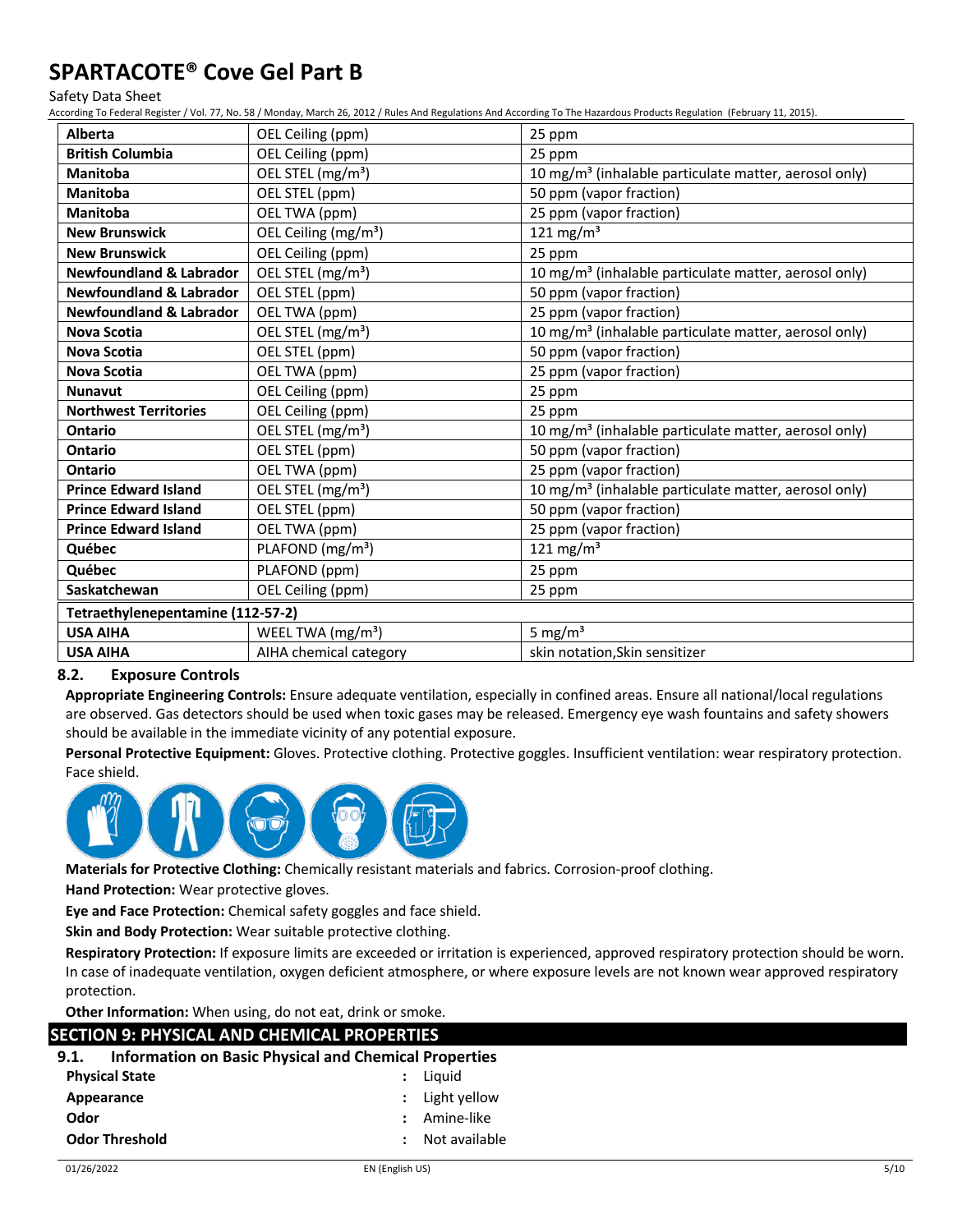Safety Data Sheet

According To Federal Register / Vol. 77, No. 58 / Monday, March 26, 2012 / Rules And Regulations And According To The Hazardous Products Regulation (February 11, 2015).

| рH                                            | $\ddot{\cdot}$       | Not available  |
|-----------------------------------------------|----------------------|----------------|
| <b>Evaporation Rate</b>                       |                      | Not available  |
| <b>Melting Point</b>                          |                      | Not available  |
| <b>Freezing Point</b>                         | $\ddot{\cdot}$       | Not available  |
| <b>Boiling Point</b>                          | ٠                    | Not available  |
| <b>Flash Point</b>                            | ٠                    | Not available  |
| <b>Auto-ignition Temperature</b>              | $\ddot{\cdot}$       | Not available  |
| <b>Decomposition Temperature</b>              | $\ddot{\cdot}$       | Not available  |
| Flammability (solid, gas)                     | $\ddot{\cdot}$       | Not applicable |
| Lower Flammable Limit                         |                      | Not available  |
| <b>Upper Flammable Limit</b>                  | $\ddot{\cdot}$       | Not available  |
| <b>Vapor Pressure</b>                         |                      | Not available  |
| <b>Relative Vapor Density at 20°C</b>         | $\ddot{\cdot}$       | Not available  |
| <b>Relative Density</b>                       | ٠                    | Not available  |
| <b>Specific Gravity</b>                       | $\ddot{\phantom{a}}$ | 0.98           |
| Solubility                                    | $\ddot{\cdot}$       | Not available  |
| <b>Partition Coefficient: N-Octanol/Water</b> | $\ddot{\cdot}$       | Not available  |
| Viscosity                                     |                      | Not available  |

# **SECTION 10: STABILITY AND REACTIVITY**

**10.1. Reactivity:** May react exothermically with water releasing heat. Adding an acid to a base or base to an acid may cause a violent reaction.

**10.2. Chemical Stability:** Stable under recommended handling and storage conditions (see section 7).

**10.3. Possibility of Hazardous Reactions:** Hazardous polymerization will not occur.

**10.4. Conditions to Avoid:** Direct sunlight, extremely high or low temperatures, and incompatible materials.

**10.5. Incompatible Materials:** Strong acids. Oxidizers.

**10.6. Hazardous Decomposition Products:** Thermal decomposition generates : Corrosive vapors.

## **SECTION 11: TOXICOLOGICAL INFORMATION**

**11.1. Information on Toxicological Effects - Product**

**Acute Toxicity (Oral):** Harmful if swallowed.

**Acute Toxicity (Dermal):** Toxic in contact with skin.

**Acute Toxicity (Inhalation):** Not classified

#### **LD50 and LC50 Data:**

| SPARTACOTE <sup>®</sup> Cove Gel Part B |                          |  |
|-----------------------------------------|--------------------------|--|
| ATE US/CA (oral)                        | 651.10 mg/kg body weight |  |
| ATE US/CA (dermal)                      | 566.96 mg/kg body weight |  |

**Skin Corrosion/Irritation:** Causes severe skin burns.

**Eye Damage/Irritation:** Causes serious eye damage.

**Respiratory or Skin Sensitization:** May cause an allergic skin reaction.

**Germ Cell Mutagenicity:** Not classified

**Carcinogenicity:** Not classified

**Specific Target Organ Toxicity (Repeated Exposure):** Not classified

**Reproductive Toxicity:** Not classified

**Specific Target Organ Toxicity (Single Exposure):** Not classified

**Aspiration Hazard:** Not classified

**Symptoms/Injuries After Inhalation:** May be corrosive to the respiratory tract.

**Symptoms/Injuries After Skin Contact:** May cause an allergic skin reaction. Causes severe irritation which will progress to chemical burns. This material is toxic in small amounts through skin contact, and can cause adverse health effects or death. This material may be absorbed through the skin and eyes.

**Symptoms/Injuries After Eye Contact:** Causes permanent damage to the cornea, iris, or conjunctiva.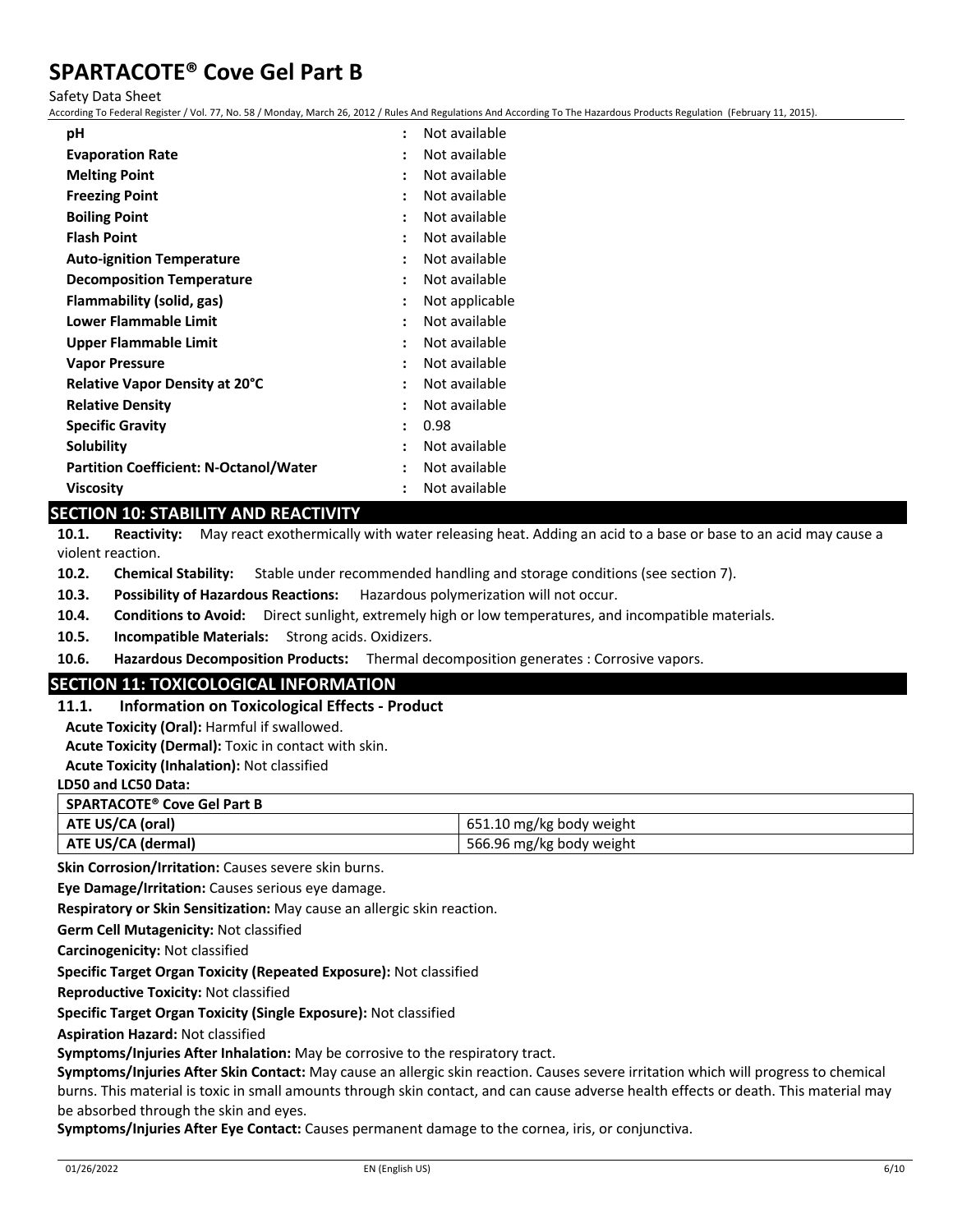Safety Data Sheet

According To Federal Register / Vol. 77, No. 58 / Monday, March 26, 2012 / Rules And Regulations And According To The Hazardous Products Regulation (February 11, 2015).

**Symptoms/Injuries After Ingestion:** This material is harmful orally and can cause adverse health effects or death in significant amounts. May cause burns or irritation of the linings of the mouth, throat, and gastrointestinal tract.

**Chronic Symptoms:** None expected under normal conditions of use.

# **11.2. Information on Toxicological Effects - Ingredient(s)**

**LD50 and LC50 Data:**

| Benzyl alcohol (100-51-6)                                |                                            |  |  |
|----------------------------------------------------------|--------------------------------------------|--|--|
| <b>LD50 Oral Rat</b>                                     | 1230 mg/kg                                 |  |  |
| <b>LD50 Dermal Rabbit</b>                                | > 2000 mg/kg                               |  |  |
| <b>LD50 Intravenous Rat</b>                              | 53 mg/kg                                   |  |  |
| <b>LC50 Inhalation Rat</b>                               | $> 4.178$ mg/l/4h                          |  |  |
| ATE US/CA (dust, mist)                                   | 1.50 mg/l/4h                               |  |  |
| 2,4-Pentanediol, 2-methyl- (107-41-5)                    |                                            |  |  |
| <b>LD50 Oral Rat</b>                                     | 3700 mg/kg                                 |  |  |
| <b>LD50 Dermal Rat</b>                                   | > 2000 mg/kg                               |  |  |
| <b>LD50 Dermal Rabbit</b>                                | 12300 mg/kg                                |  |  |
| <b>LC50 Inhalation Rat</b>                               | 310 mg/m <sup>3</sup> (Exposure time: 1 h) |  |  |
| Tetraethylenepentamine (112-57-2)                        |                                            |  |  |
| <b>LD50 Dermal Rabbit</b>                                | $660 - 1260$ mg/kg                         |  |  |
| ATE US/CA (oral)                                         | 500.00 mg/kg body weight                   |  |  |
| <b>Amino ether (Trade Secret)</b>                        |                                            |  |  |
| ATE US/CA (oral)                                         | 500.00 mg/kg body weight                   |  |  |
| ATE US/CA (dermal)                                       | 1,100.00 mg/kg body weight                 |  |  |
| 1,3-Propanediamine, N-(2-aminoethyl)- (13531-52-7)       |                                            |  |  |
| <b>LD50 Oral Rat</b>                                     | 654 mg/kg                                  |  |  |
| <b>LD50 Dermal Rat</b>                                   | 184 mg/kg                                  |  |  |
| 1,3-Propanediamine, N,N"-1,2-ethanediylbis- (10563-26-5) |                                            |  |  |
| <b>LD50 Oral Rat</b>                                     | 1200 mg/kg                                 |  |  |
| <b>LD50 Dermal Rat</b>                                   | > 200 mg/kg                                |  |  |
| ATE US/CA (dermal)                                       | 300.00 mg/kg body weight                   |  |  |

# **SECTION 12: ECOLOGICAL INFORMATION**

**12.1. Toxicity**

**Ecology - General:** Toxic to aquatic life with long lasting effects. Very toxic to aquatic life with long lasting effects.

| Benzyl alcohol (100-51-6)             |                                                                                       |
|---------------------------------------|---------------------------------------------------------------------------------------|
| LC50 Fish 1                           | 460 mg/l (Exposure time: 96 h - Species: Pimephales promelas [static])                |
| <b>EC50 Daphnia 1</b>                 | 23 mg/l (Exposure time: 48 h - Species: water flea)                                   |
| LC50 Fish 2                           | 10 mg/l (Exposure time: 96 h - Species: Lepomis macrochirus [static])                 |
| ErC50 (algae)                         | 770 mg/l                                                                              |
| 2,4-Pentanediol, 2-methyl- (107-41-5) |                                                                                       |
| LC50 Fish 1                           | 10500 (10500 - 11000) mg/l (Exposure time: 96 h - Species: Pimephales promelas [flow- |
|                                       | through])                                                                             |
| <b>EC50 Daphnia 1</b>                 | 2700 (2700 - 3700) mg/l (Exposure time: 48 h - Species: Daphnia magna)                |
| LC50 Fish 2                           | 10000 mg/l (Exposure time: 96 h - Species: Lepomis macrochirus [static])              |
| Tetraethylenepentamine (112-57-2)     |                                                                                       |
| LC50 Fish 1                           | 420 mg/l (Exposure time: 96 h - Species: Poecilia reticulata [static])                |
| EC50 Daphnia 1                        | 24.1 mg/l (Exposure time: 48 h - Species: Daphnia magna)                              |
| ErC50 (algae)                         | $0.12$ mg/l                                                                           |
|                                       |                                                                                       |

#### **12.2. Persistence and Degradability**

| SPARTACOTE <sup>®</sup> Cove Gel Part B |                                                         |
|-----------------------------------------|---------------------------------------------------------|
| <b>Persistence and Degradability</b>    | May cause long-term adverse effects in the environment. |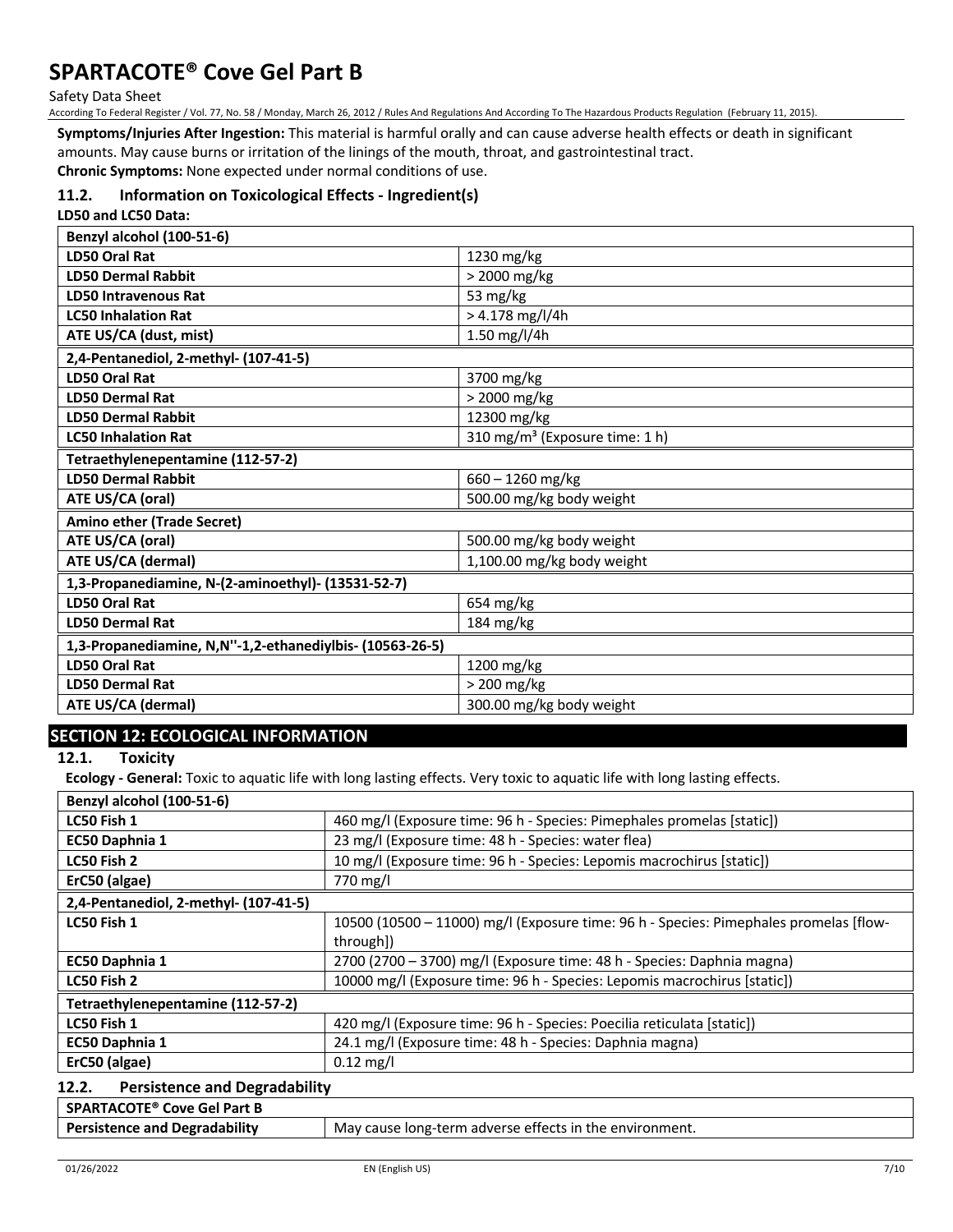Safety Data Sheet

According To Federal Register / Vol. 77, No. 58 / Monday, March 26, 2012 / Rules And Regulations And According To The Hazardous Products Regulation (February 11, 2015).

| <b>Bioaccumulative Potential</b><br>12.3.         |                               |
|---------------------------------------------------|-------------------------------|
| <b>SPARTACOTE<sup>®</sup> Cove Gel Part B</b>     |                               |
| <b>Bioaccumulative Potential</b>                  | Not established.              |
| Benzyl alcohol (100-51-6)                         |                               |
| Partition coefficient n-octanol/water             | 1.1                           |
| (Log Pow)                                         |                               |
| 2,4-Pentanediol, 2-methyl- (107-41-5)             |                               |
| Partition coefficient n-octanol/water             | < 0.14                        |
| (Log Pow)                                         |                               |
| Tetraethylenepentamine (112-57-2)                 |                               |
| <b>BCF Fish 1</b>                                 | (no bioaccumulation expected) |
| Partition coefficient n-octanol/water             | $\leq 1$                      |
| (Log Pow)                                         |                               |
| <b>Mobility in Soil</b><br>12.4.<br>Not available |                               |

## **12.5. Other Adverse Effects**

**Other Information:** Avoid release to the environment.

# **SECTION 13: DISPOSAL CONSIDERATIONS**

## **13.1. Waste treatment methods**

**Waste Disposal Recommendations:** Dispose of contents/container in accordance with local, regional, national, territorial, provincial, and international regulations.

**Additional Information:** Container may remain hazardous when empty. Continue to observe all precautions.

**Ecology - Waste Materials:** Avoid release to the environment. This material is hazardous to the aquatic environment. Keep out of sewers and waterways.

## **SECTION 14: TRANSPORT INFORMATION**

The shipping description(s) stated herein were prepared in accordance with certain assumptions at the time the SDS was authored, and can vary based on a number of variables that may or may not have been known at the time the SDS was issued.

| In Accordance with DOT<br>14.1.  |                                                                       |
|----------------------------------|-----------------------------------------------------------------------|
| <b>Proper Shipping Name</b>      | : CORROSIVE LIQUIDS, TOXIC, N.O.S.                                    |
| <b>Hazard Class</b>              | : 8                                                                   |
| <b>Identification Number</b>     | : UN2922<br><b>CORROSIVE</b><br><b>POISON</b>                         |
| <b>Label Codes</b>               | : 8, 6.1                                                              |
| <b>Packing Group</b>             | $:$ $\mathsf{II}$                                                     |
| <b>Marine Pollutant</b>          | : Marine pollutant                                                    |
| <b>ERG Number</b>                | : 154                                                                 |
| In Accordance with IMDG<br>14.2. |                                                                       |
| <b>Proper Shipping Name</b>      | : CORROSIVE LIQUID, TOXIC, N.O.S. (isophoronediamine, polyetheramine) |
| <b>Hazard Class</b>              | : 8(6.1)                                                              |
| <b>Identification Number</b>     | : UN2922                                                              |
| <b>Label Codes</b>               | : 8, 6.1                                                              |
| <b>Packing Group</b>             | $:$ $\mathbb{H}$                                                      |
| EmS-No. (Fire)                   | $: F-A$                                                               |
| EmS-No. (Spillage)               | $: S-B$                                                               |
| <b>Marine pollutant</b>          | : Marine pollutant                                                    |
| In Accordance with IATA<br>14.3. |                                                                       |
| <b>Proper Shipping Name</b>      | : CORROSIVE LIQUID, TOXIC, N.O.S. (isophoronediamine, polyetheramine) |
| <b>Hazard Class</b>              | : 8(6.1)                                                              |
| <b>Identification Number</b>     | : UN2922                                                              |
| <b>Label Codes</b>               | : 8, 6.1                                                              |
| <b>Packing Group</b>             | : II                                                                  |
| <b>ERG Code (IATA)</b>           | : 8P                                                                  |
|                                  |                                                                       |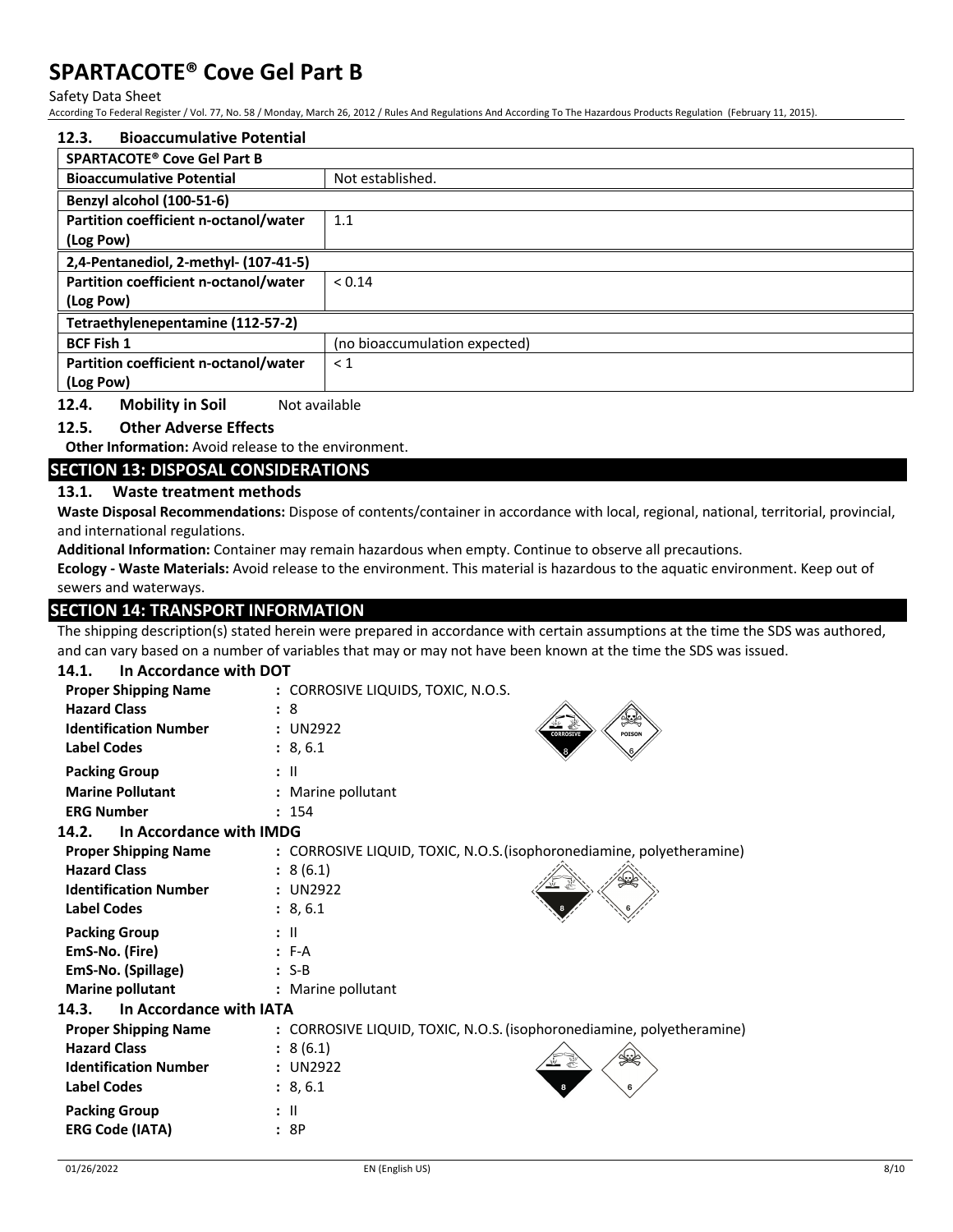Safety Data Sheet

According To Federal Register / Vol. 77, No. 58 / Monday, March 26, 2012 / Rules And Regulations And According To The Hazardous Products Regulation (February 11, 2015).

| In Accordance with TDG<br>14.4. |                                   |
|---------------------------------|-----------------------------------|
| <b>Proper Shipping Name</b>     | : CORROSIVE LIQUID, TOXIC, N.O.S. |
| <b>Hazard Class</b>             | : 8                               |
| <b>Identification Number</b>    | : UN2922                          |
| <b>Label Codes</b>              | : 8, 6.1                          |
| <b>Packing Group</b>            | : II                              |
| <b>Marine Pollutant (TDG)</b>   | : Marine pollutant                |



# **SECTION 15: REGULATORY INFORMATION**

# **15.1. US Federal Regulations**

**SPARTACOTE® Cove Gel Part B**

**SARA Section 311/312 Hazard Classes** Health hazard - Respiratory or skin sensitization Health hazard - Acute toxicity (any route of exposure) Health hazard - Serious eye damage or eye irritation Health hazard - Skin corrosion or Irritation

# **Benzyl alcohol (100-51-6)**

Listed on the United States TSCA (Toxic Substances Control Act) inventory

**2,4-Pentanediol, 2-methyl- (107-41-5)**

Listed on the United States TSCA (Toxic Substances Control Act) inventory

**Tetraethylenepentamine (112-57-2)**

Listed on the United States TSCA (Toxic Substances Control Act) inventory

**1,3-Propanediamine, N-(2-aminoethyl)- (13531-52-7)**

Listed on the United States TSCA (Toxic Substances Control Act) inventory

**1,3-Propanediamine, N,N''-1,2-ethanediylbis- (10563-26-5)**

Listed on the United States TSCA (Toxic Substances Control Act) inventory

# **15.2. US State Regulations**

# **Benzyl alcohol (100-51-6)**

U.S. - Pennsylvania - RTK (Right to Know) List

U.S. - Massachusetts - Right To Know List

## **2,4-Pentanediol, 2-methyl- (107-41-5)**

U.S. - New Jersey - Right to Know Hazardous Substance List

U.S. - Pennsylvania - RTK (Right to Know) List

U.S. - Massachusetts - Right To Know List

## **Tetraethylenepentamine (112-57-2)**

U.S. - New Jersey - Right to Know Hazardous Substance List

U.S. - Pennsylvania - RTK (Right to Know) List

U.S. - Massachusetts - Right To Know List

## **15.3. Canadian Regulations**

**Benzyl alcohol (100-51-6)**

Listed on the Canadian DSL (Domestic Substances List)

# **2,4-Pentanediol, 2-methyl- (107-41-5)**

Listed on the Canadian DSL (Domestic Substances List)

**Tetraethylenepentamine (112-57-2)**

Listed on the Canadian DSL (Domestic Substances List)

**1,3-Propanediamine, N-(2-aminoethyl)- (13531-52-7)**

Listed on the Canadian NDSL (Non-Domestic Substances List)

**1,3-Propanediamine, N,N''-1,2-ethanediylbis- (10563-26-5)**

Listed on the Canadian DSL (Domestic Substances List)